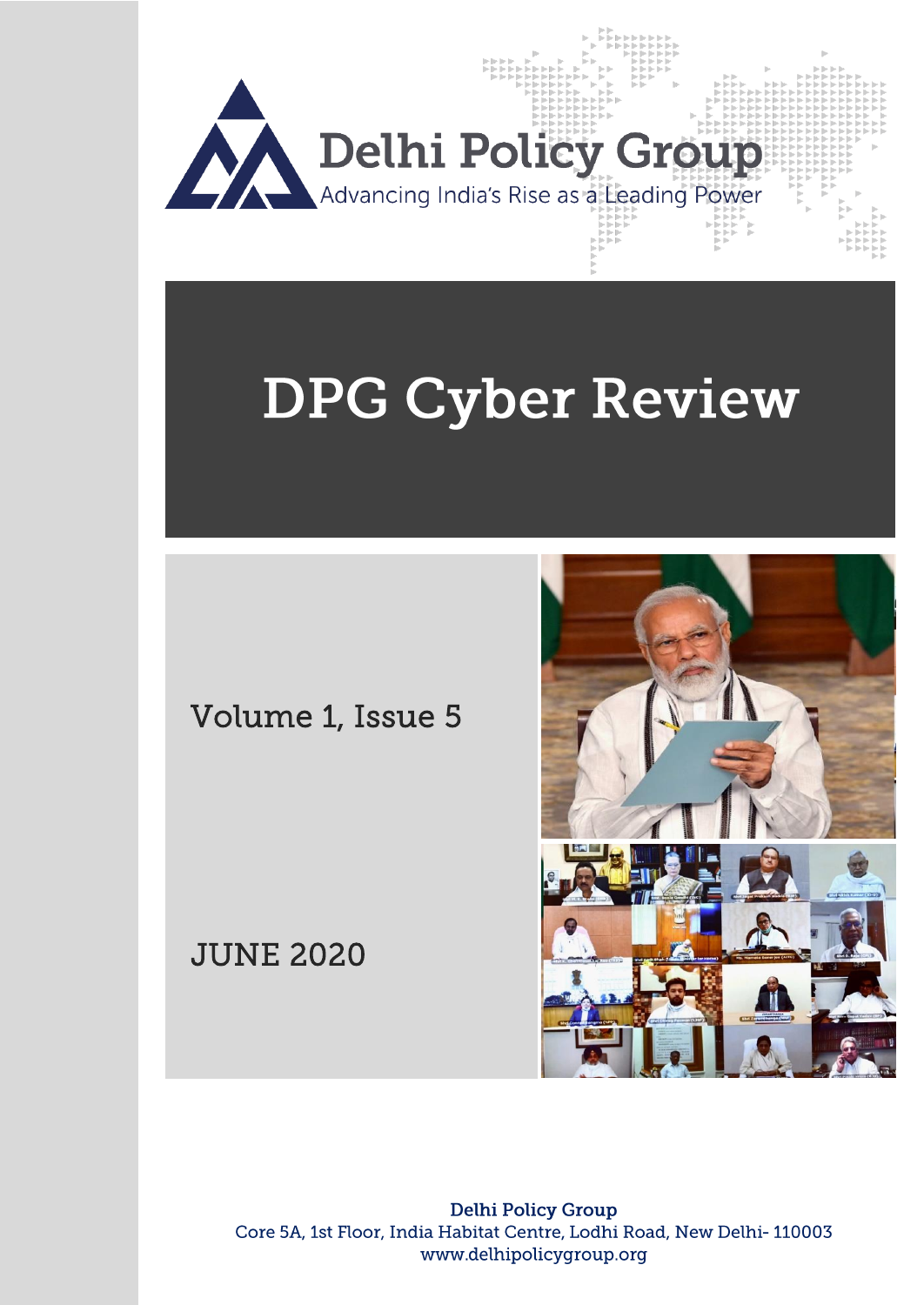

# DPG Cyber Review, Vol. 1, Issue 5 June 2020

# ABOUT US

Founded in 1994, the Delhi Policy Group (DPG) is among India's oldest think tanks with its primary focus on strategic and international issues of critical national interest. DPG is a non-partisan institution and is independently funded by a non-profit Trust. Over past decades, DPG has established itself in both domestic and international circles and is widely recognised today among the top security think tanks of India and of Asia's major powers.

Since 2016, in keeping with India's increasing global profile, DPG has expanded its focus areas to include India's regional and global role and its policies in the Indo-Pacific. In a realist environment, DPG remains mindful of the need to align India's ambitions with matching strategies and capabilities, from diplomatic initiatives to security policy and military modernisation.

At a time of disruptive change in the global order, DPG aims to deliver research based, relevant, reliable and realist policy perspectives to an actively engaged public, both at home and abroad. DPG is deeply committed to the growth of India's national power and purpose, the security and prosperity of the people of India and India's contributions to the global public good. We remain firmly anchored within these foundational principles which have defined DPG since its inception.

# DPG Cyber Review

DPG Cyber Review is compiled by our research team from publicly available information and open source media to provide an overview of significant developments related to cyber and digital technology domains during the month. Your comments and feedback can be addressed to Brig. Abhimanyu Ghosh (Retd.), Senior Fellow for Cyber Security and Digital Technologies at [abhi.ghosh@dpg.org.in](mailto:abhi.ghosh@dpg.org.in)

# Cover Photographs:

*Prime Minister Narendra Modi holding an All Party Meeting via video conferencing to discuss the situation along the India-China border in Ladakh, June 19, 2020. Source: PMO*

© 2020 by the Delhi Policy Group

# Delhi Policy Group

Core 5A, 1st Floor, India Habitat Centre, Lodhi Road, New Delhi- 110003. www.delhipolicygroup.org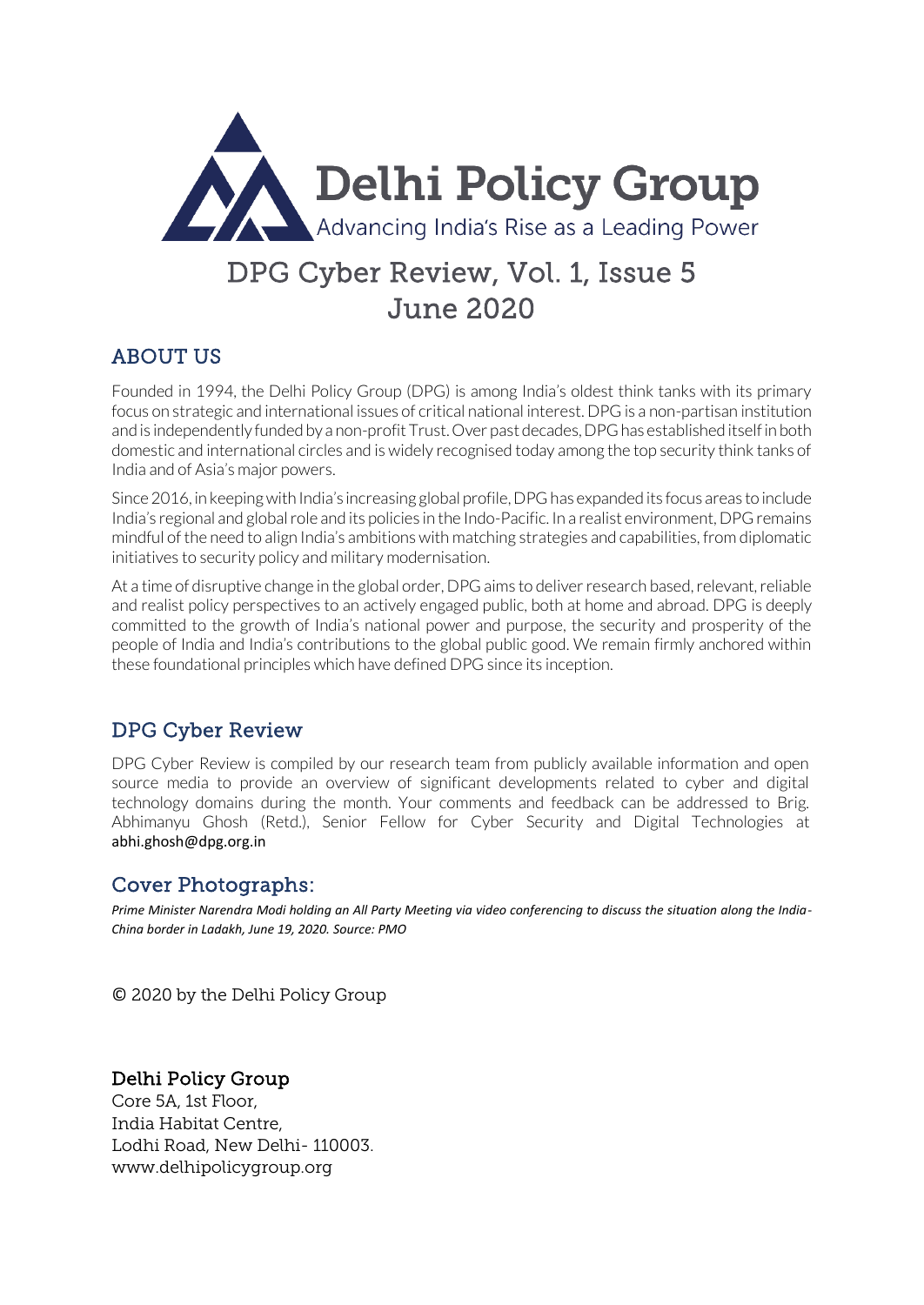# DPG Cyber Review, Vol. 1, Issue 5 June 2020

# **Contents**

| CERT-In issues advisory on phishing attack campaign 1                                                                                               |  |
|-----------------------------------------------------------------------------------------------------------------------------------------------------|--|
| CERT-In issues Advisory to delete 106 Google Chrome extensions  1                                                                                   |  |
| Post Galwan clashes, Chinese cyber armies wage war against India1                                                                                   |  |
| Ladakh standoff: Hundreds of fake Twitter accounts from Pakistan                                                                                    |  |
| Hackers target J&K Power Development Dept, wipe out essential data2                                                                                 |  |
|                                                                                                                                                     |  |
| Digital technologies have enabled India to handle the COVID-19                                                                                      |  |
|                                                                                                                                                     |  |
| Biggest spy network using illegal VoIP exchange in India busted2                                                                                    |  |
| BSNL, Indian Army operationalise mobile tower in Ladakh 2                                                                                           |  |
| Tata Communications, ADC consortium build new submarine cable in                                                                                    |  |
|                                                                                                                                                     |  |
| India joins Global Partnership on Artificial Intelligence (GPAI)3                                                                                   |  |
|                                                                                                                                                     |  |
|                                                                                                                                                     |  |
| Pompeo ramps up global pressure on Huawei, calls Jio 'clean' for                                                                                    |  |
|                                                                                                                                                     |  |
|                                                                                                                                                     |  |
|                                                                                                                                                     |  |
| Government Bans 59 mobile apps which are prejudicial to sovereignty<br>and integrity of India, defence of India, security of state and public order |  |
| India steps up vigil for cyber attacks from China after apps ban4                                                                                   |  |
| DoT to set up committee to review BSNL, MTNL 4G tender 4                                                                                            |  |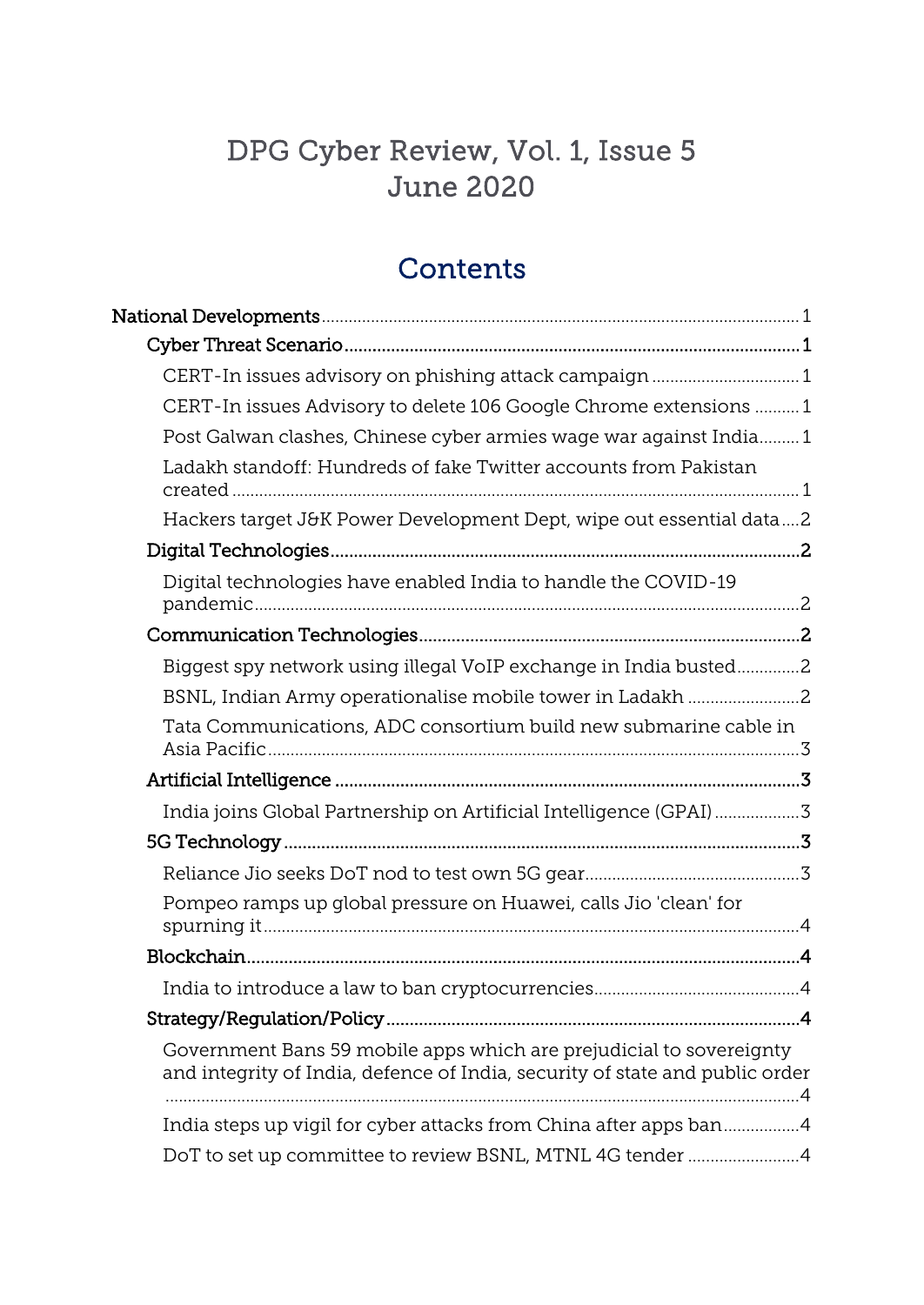| DoT notifies telecom equipment for mandatory testing under phase - II       |  |
|-----------------------------------------------------------------------------|--|
| Indian Agencies are capable to address cyber challenges from China  5       |  |
|                                                                             |  |
| India investment body backs incentives for \$706 million Samsung            |  |
|                                                                             |  |
|                                                                             |  |
|                                                                             |  |
|                                                                             |  |
|                                                                             |  |
|                                                                             |  |
|                                                                             |  |
|                                                                             |  |
| Australia hit by massive cyber-attack, Chinese hackers suspected7           |  |
| EU to probe TikTok's data processing and privacy practices 8                |  |
| Twitter removes accounts from China, Russia, Turkey promoting pro-          |  |
|                                                                             |  |
| China launches final satellite of BeiDou-3 navigation system8               |  |
| Japanese supercomputer, crowned world's fastest, is fighting<br>coronavirus |  |
|                                                                             |  |
|                                                                             |  |
|                                                                             |  |
| U.S. companies can work with Huawei on 5G, other standards                  |  |
|                                                                             |  |
|                                                                             |  |
|                                                                             |  |
|                                                                             |  |
| N.Zealand Freezes Assets of Alleged Russian Cyber Criminal10                |  |
|                                                                             |  |
| Honeywell claims creating the world's most powerful quantum                 |  |
|                                                                             |  |
| India and Australia signs Framework Arrangement on Cyber and Cyber-         |  |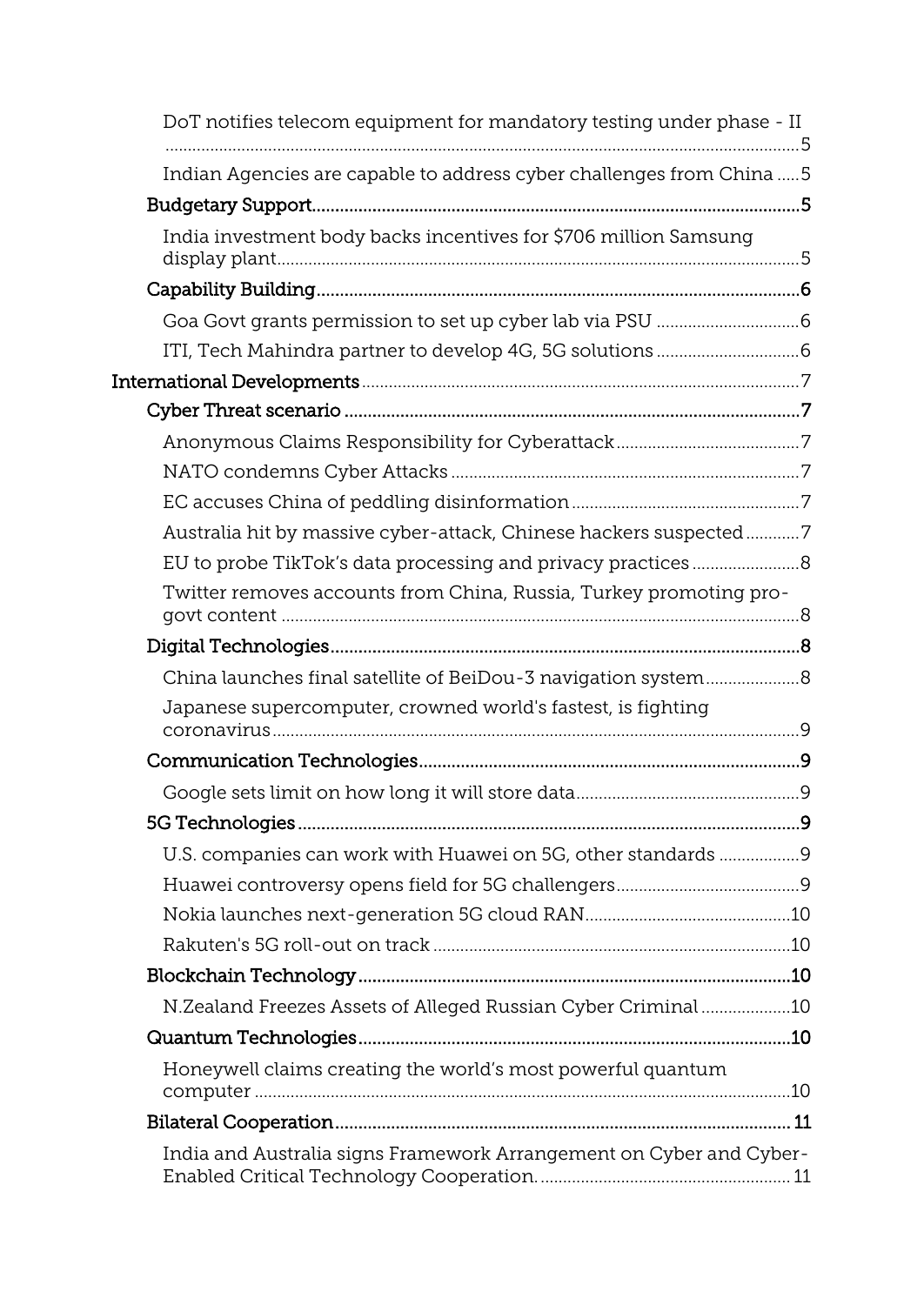| WTO: US, China, Japan ask India to roll back telecom tariffs  11 |  |
|------------------------------------------------------------------|--|
|                                                                  |  |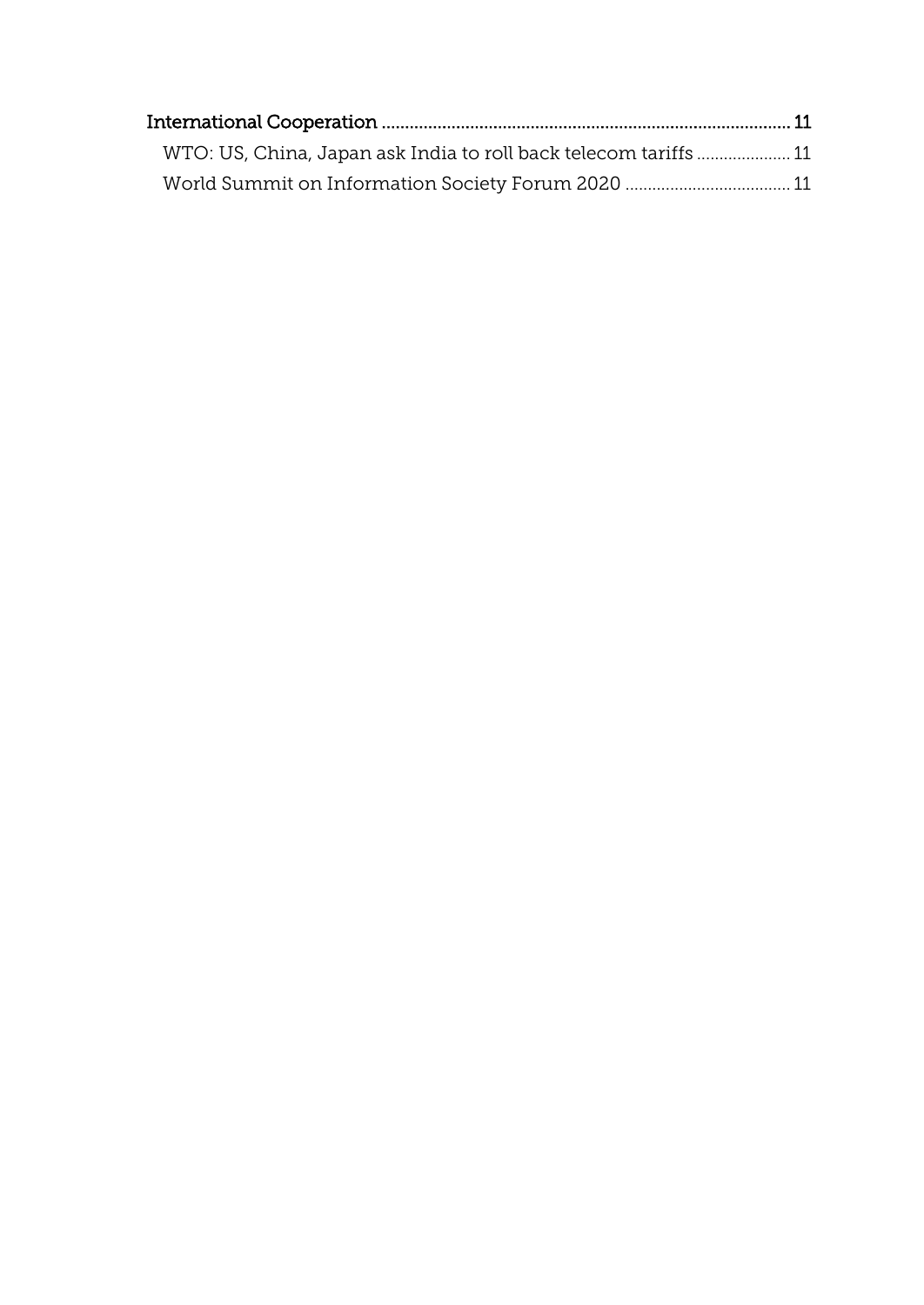

# National Developments

# <span id="page-5-1"></span><span id="page-5-0"></span>Cyber Threat Scenario

#### <span id="page-5-2"></span>*[CERT-In issues advisory on phishing attack campaign](https://www.cert-in.org.in/)*

On June 19, 2020, The Indian Computer Emergency Response Team (CERT-In) issued an advisory warning citizen about a new email fraud in which malicious actors are planning a large-scale phishing attack campaign with fake attachments against Indian individuals, banks and businesses.

#### <span id="page-5-3"></span>*[CERT-In issues Advisory to delete 106 Google Chrome extensions](https://ciso.economictimes.indiatimes.com/news/cert-in-wants-you-to-delete-these-google-chrome-extensions-immediately/76637074)*

It was reported on June 26, 2020 that Google has removed at least 106 Chrome extensions that were identified as a threat to user privacy, collecting sensitive user data. In order to alert internet users about this, the Indian Computer Emergency Response Team (CERT-In) has issued an advisory suggesting that people should delete these Google Chrome extensions immediately. As per the advisory, scammers are trying to blackmail users and forcing them to pay money by threatening to leak their personal photos and sensitive information.<sup>1</sup>

#### <span id="page-5-4"></span>*Post Galwan [clashes, Chinese cyber armies wage war against India](https://ciso.economictimes.indiatimes.com/news/post-galwan-chinese-cyber-armies-wage-war-against-india/76502461)*

On June 22, 2020 it was reported that there has been a steep rise in cyberattacks aimed at paralysing Indian economy and informatics, shortly after the Galwan clashes on Indo-Chinese border. Hackers attempted over 40,000 cyber-attacks on India's Information Technology infrastructure and banking sector. Most of these attacks were traced back to the central Chinese city of Chengdu, known as the Headquarters of the Chinese Army's Unit 61398, which is PLA's covert cyberwarfare section.<sup>2</sup>

# <span id="page-5-5"></span>*Ladakh standoff: Hundreds of fake Twitter accounts from Pakistan created*

A private cybersecurity agency, Technisanct, revealed on June 18, 2020 that hundreds of fake accounts -- mostly from Pakistan -- are propagating false news and misinformation about the situation on the India-China border. Such activities are carried out through social media networks like Twitter and Telegram, with fake profiles that are created with Chinese identity and photographs to make others believe that the posts are legitimate.

1

<sup>1</sup> <https://www.cert-in.org.in/>

<sup>2</sup> [https://www.hindustantimes.com/india-news/40-300-cyber-attacks-in-the-last-4-5-days](https://www.hindustantimes.com/india-news/40-300-cyber-attacks-in-the-last-4-5-days-from-china-more-coming-maharashtra-cyber-department/story-I1ck3vd94dT9mUv6d7vVCM.html)[from-china-more-coming-maharashtra-cyber-department/story-](https://www.hindustantimes.com/india-news/40-300-cyber-attacks-in-the-last-4-5-days-from-china-more-coming-maharashtra-cyber-department/story-I1ck3vd94dT9mUv6d7vVCM.html)[I1ck3vd94dT9mUv6d7vVCM.html](https://www.hindustantimes.com/india-news/40-300-cyber-attacks-in-the-last-4-5-days-from-china-more-coming-maharashtra-cyber-department/story-I1ck3vd94dT9mUv6d7vVCM.html)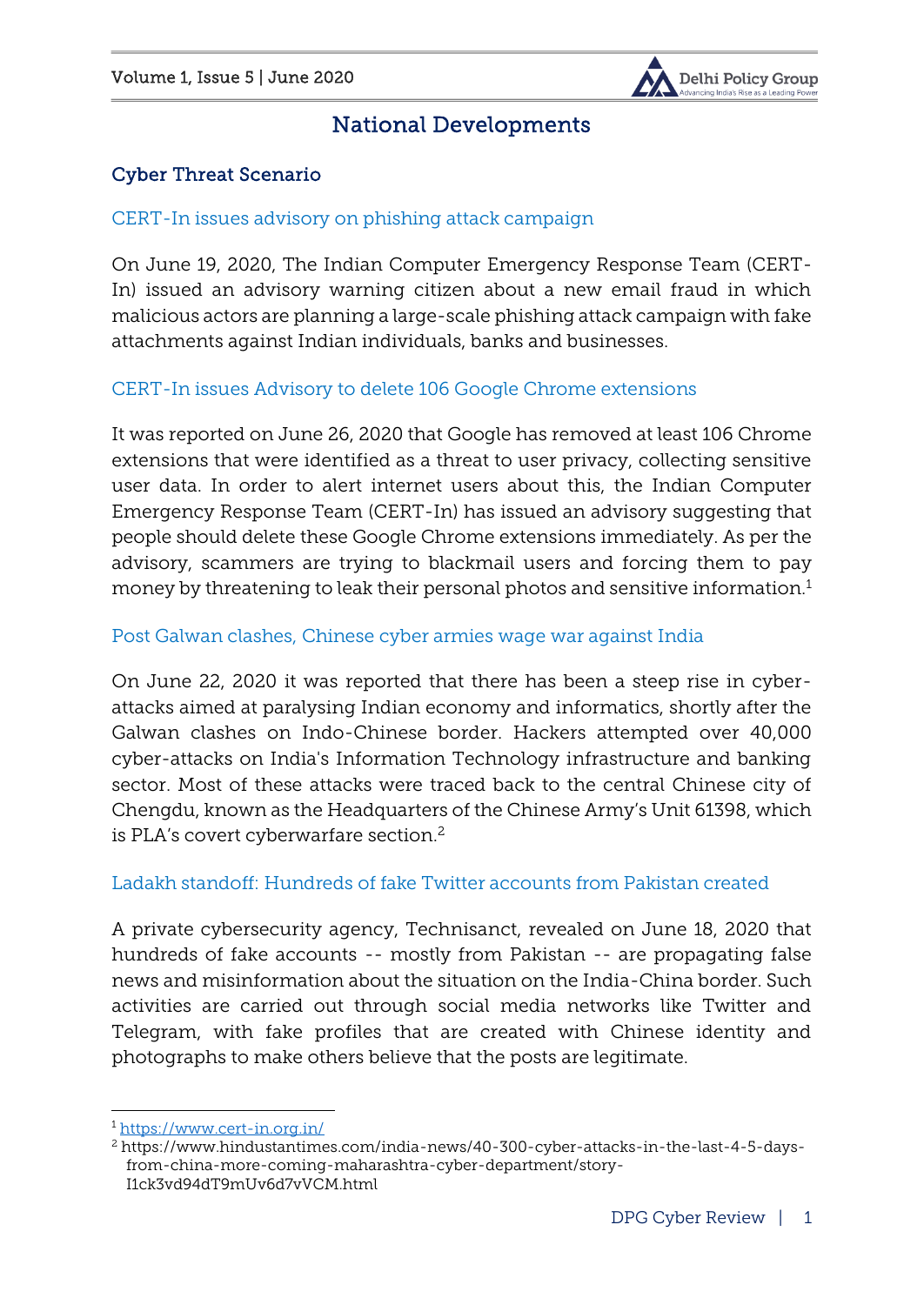

#### <span id="page-6-0"></span>*Hackers target J&K Power Development Dept, wipe out essential data*

In the first cyber-attack in J&K, hackers on June 26, 2020 wiped out essential data from the servers of the state Power Development Department. It is reported that out of 101 servers of the department, 24 servers are under siege. Officials of the department have lodged a complaint in this regard with the police's cybercrime cell.

# <span id="page-6-1"></span>Digital Technologies

#### <span id="page-6-2"></span>*[Digital technologies have enabled India to handle the COVID-19 pandemic](https://ciso.economictimes.indiatimes.com/news/drones-contact-tracing-apps-became-more-acceptable-during-covid-19-than-ever-before-india-at-un/76340496)*

India, at the virtual high-level debate on the 'Impact of Rapid Technological Change on the Sustainable Development Goals and Targets' on June 11, 2020 said that new technologies like drones, tracing apps and innovative Artificial Intelligence-based COVID-19 testing kits have enabled the country to handle the pandemic. Addressing the Meeting, UN Secretary-General Antonio Guterres said that digital technology is central to almost every aspect of the response to the COVID-19 pandemic, from vaccine research to online learning models, e-commerce and tools that are enabling hundreds of millions of people to work and study from home.

#### <span id="page-6-3"></span>Communication Technologies

# <span id="page-6-4"></span>*[Biggest spy network using illegal VoIP exchange in India busted](https://ciso.economictimes.indiatimes.com/news/biggest-spy-network-using-illegal-voip-exchange-in-india-busted/76128383)*

On June 01,2020 it was reported that the biggest-ever spy network of Pakistan which was attempting to gather information about the Indian defence in Ladakh, using illegal Voice over Internet Protocol (VoIP) exchange has been busted in Mumbai by the Military Intelligence of Jammu & Kashmir and the Crime Branch of Mumbai Police. VoIP is the transmission of voice and multimedia content over Internet Protocol (IP) networks.

#### <span id="page-6-5"></span>*[BSNL, Indian Army operationalise mobile tower in Ladakh](https://economictimes.indiatimes.com/infrastructure/bsnl-indian-army-operationalise-mobile-tower-in-ladakh/mobile-tower-in-ladakh/slideshow/47875700.cms)*

Army defence spokesman said on June 30, 2020 that "The highest mobile tower in Eastern Ladakh at an altitude of 16,000 feet has been operationalised in a joint effort by the BSNL and Indian Army". He said the tower provides vital communication link to one of the remotest locations of Eastern Ladakh at Chongtash, which has been established with assistance from the Indian Army.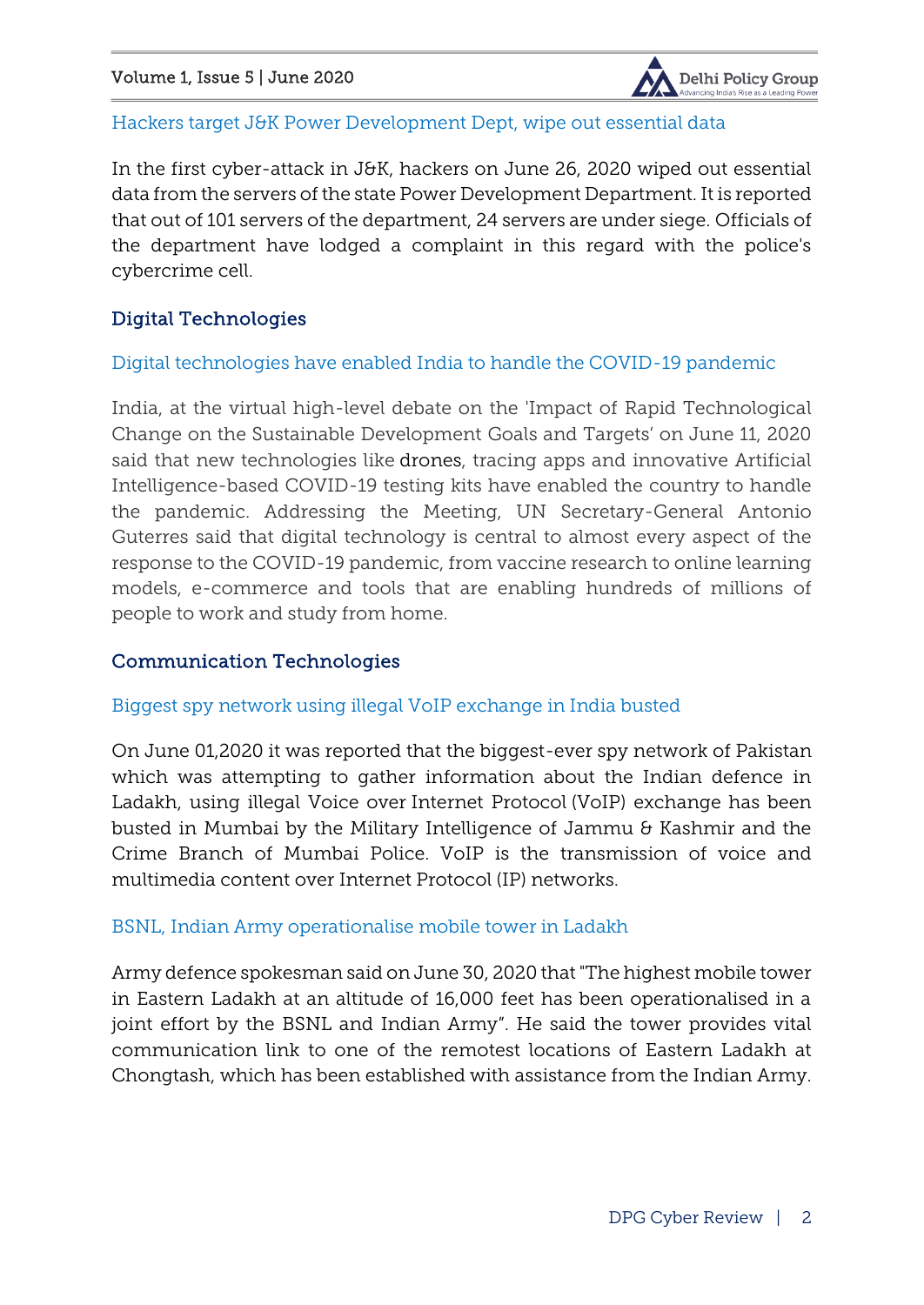

Earlier, on June 26, 2020 it was reported that 54 new Mobile Towers will be installed in Ladakh to strengthen communication Network with LAC.<sup>3</sup>

# <span id="page-7-0"></span>*[Tata Communications, ADC consortium build new submarine cable in Asia](https://telecom.economictimes.indiatimes.com/news/tata-communications-adc-consortium-build-new-submarine-cable-in-asia-pacific/76399755)  [Pacific](https://telecom.economictimes.indiatimes.com/news/tata-communications-adc-consortium-build-new-submarine-cable-in-asia-pacific/76399755)*

Tata Communications, a member of the Asia Direct Cable (ADC) Consortium, said on June 16,2020 that the ADC is building a high-performance submarine cable, 9,400-kilometer-long, that will connect China (Hong Kong SAR and Guangdong Province), Japan, the Philippines, Singapore, Thailand, and Vietnam. ADC's high-capacity will allow it to support bandwidth-intensive applications driven by technological developments in 5G, cloud platforms, internet of things (IoT), and artificial intelligence. The project is expected to be completed by 2022.

# <span id="page-7-1"></span>Artificial Intelligence

# <span id="page-7-2"></span>*[India joins Global Partnership on Artificial Intelligence \(GPAI\)](https://pib.gov.in/PressReleseDetailm.aspx?PRID=1631676)*

On June 16, 2020 India joined the USA, UK, EU, Australia, Canada, France, Germany, Italy, Japan, Mexico, New Zealand, Republic of Korea, Singapore to launch the Global Partnership on Artificial Intelligence (GPAI or Gee-Pay). GPAI is an international and multi-stakeholder initiative to guide the responsible development and use of AI, grounded in human rights, inclusion, diversity, innovation, and economic growth. This is also a first initiative of its type for evolving better understanding of the challenges and opportunities around AI using the experience and diversity of participating countries.<sup>4</sup>

# <span id="page-7-3"></span>5G Technology

1

# <span id="page-7-4"></span>*[Reliance Jio seeks DoT nod to test own 5G gear](https://telecom.economictimes.indiatimes.com/news/reliance-jio-aims-to-test-own-5g-gear-seeks-dot-nod-report/76421637)*

On June 17, 2020, it was reported that Reliance Jio has sought the telecom department's (DoT) permission to do lab testing of its in-house developed 5G products. While the lab testing requires only non-radiating spectrum, the telco needs to import gear for which it needs permission. JioPhone with its 5G-ready network and extensive fiber assets would play a key role in the development of the 5G ecosystem in India.

<sup>3</sup> [https://www.amarujala.com/india-news/54-mobile-towers-to-be-strengthened-in-ladakh](https://www.amarujala.com/india-news/54-mobile-towers-to-be-strengthened-in-ladakh-lac-area)[lac-area](https://www.amarujala.com/india-news/54-mobile-towers-to-be-strengthened-in-ladakh-lac-area)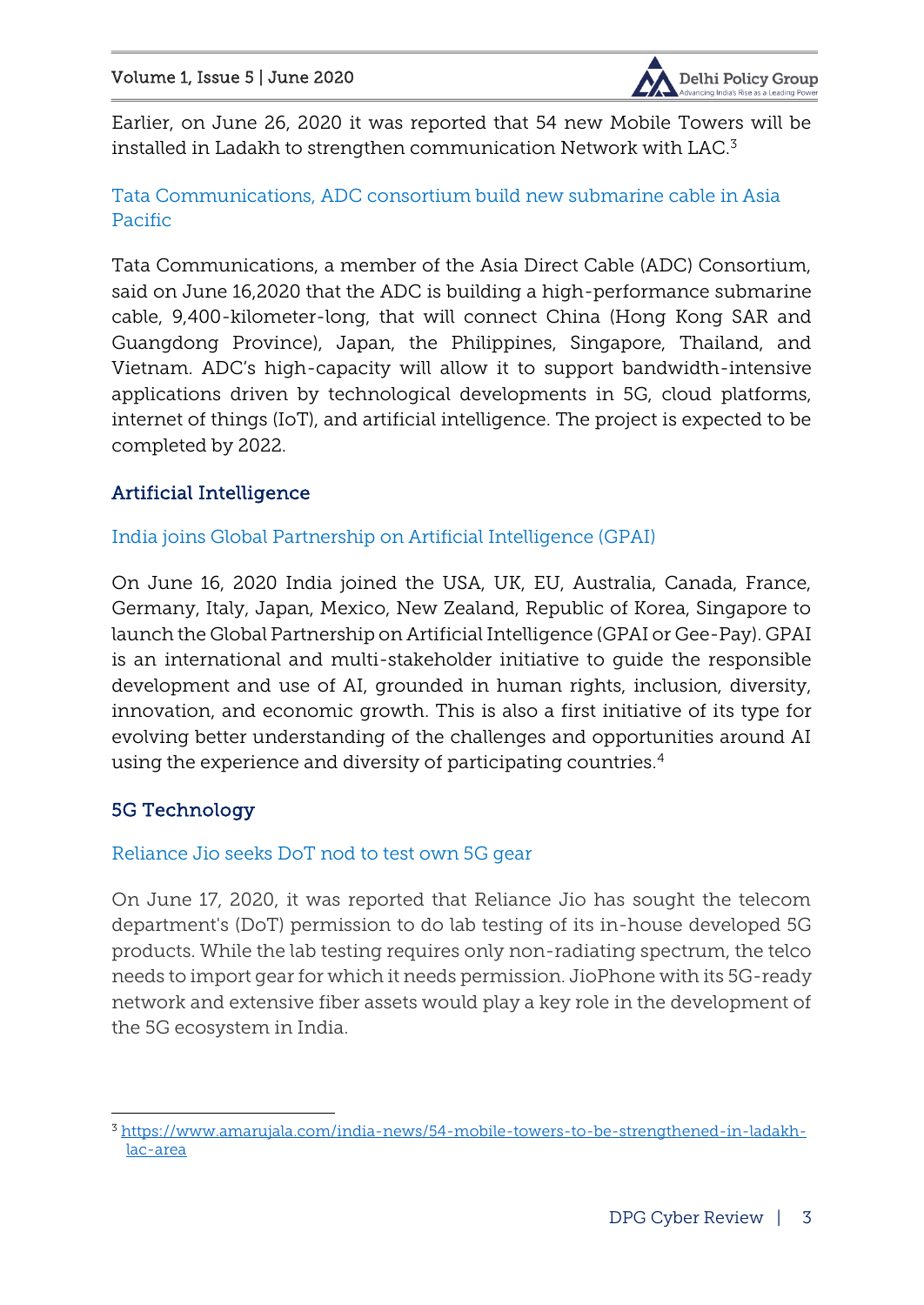

#### <span id="page-8-0"></span>*[Pompeo ramps up global pressure on Huawei, calls Jio 'clean' for spurning it](https://telecom.economictimes.indiatimes.com/news/huaweis-deals-with-telecom-operators-evaporating-says-pompeo/76616199)*

On June 25, 2020, US Secretary of State Mike Pompeo said that Some of the largest telecom companies around the globe are becoming 'clean telcos'. He cited examples of Orange in France, Reliance Jio in India, Telstra in Australia, SK and KT in South Korea, NTT in Japan, and O2 in the United Kingdom. He called them as 'clean telcos' for refusing to do business with firms from China including Huawei, which are considered as tools of the CCP surveillance infrastructure.

# <span id="page-8-1"></span>**Blockchain**

#### <span id="page-8-2"></span>*[India to introduce a law to ban cryptocurrencies](https://ciso.economictimes.indiatimes.com/news/with-a-law-india-plans-lasting-ban-on-cryptos/76336561)*

Indian government is planning to introduce a law to ban cryptocurrencies. The spur for the draft cabinet note was the March 4, 2020 decision of the Supreme Court to quash the April 2018 circular from the RBI that prevented banks from providing services in support of cryptocurrencies.

# <span id="page-8-3"></span>Strategy/Regulation/Policy

<span id="page-8-4"></span>*[Government Bans 59 mobile apps which are prejudicial to sovereignty and](https://pib.gov.in/PressReleasePage.aspx?PRID=1635206#.XvoIE9L3Qpw.whatsapp)  [integrity of India, defence of India, security of state and public order](https://pib.gov.in/PressReleasePage.aspx?PRID=1635206#.XvoIE9L3Qpw.whatsapp)*

On June 29, 2020 The Ministry of Information Technology, invoking it's power under section 69A of the Information Technology Act, has decided to block 59 mobile apps, including TikTok, Shareit, UC Browser, WeChat, Helo etc., since they are engaged in activities which is prejudicial to sovereignty and integrity of India, defence of India, security of state and public order. The Indian Cyber Crime Coordination Centre, Ministry of Home Affairs has also sent an exhaustive recommendation for blocking these malicious apps.

# <span id="page-8-5"></span>*[India steps up vigil for cyber attacks from China after apps ban](https://telecom.economictimes.indiatimes.com/news/india-steps-up-vigil-for-cyber-attacks-from-china-after-apps-ban/76710514)*

On June 30, 2020 a senior government official said that the government has increased a nationwide alert and stepped up monitoring as intelligence agencies prepare for intensified cybersecurity attacks from China. Among all the sectors, power, telecom and financial services are being monitored even more closely, given their exposure to Chinese infrastructure.

# <span id="page-8-6"></span>*[DoT to set up committee to review BSNL, MTNL 4G tender](https://telecom.economictimes.indiatimes.com/news/dot-to-set-up-committee-to-review-bsnl-mtnl-4g-tender-report/76506495)*

It was reported on June 22, 2020 that the Department of Telecommunications (DoT) will set up a six-member committee to decide on the tender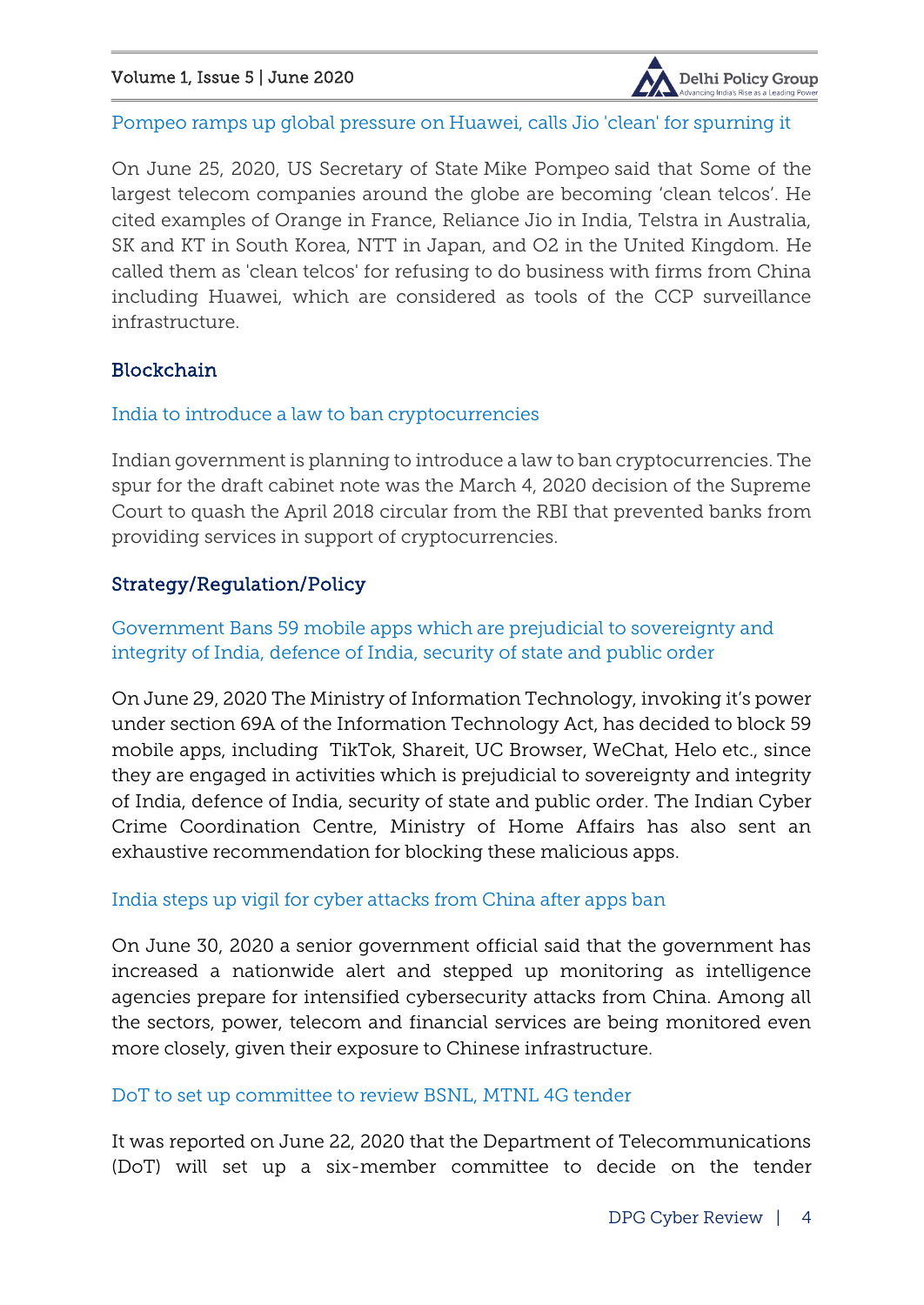

specifications to upgrade state-run telecom operators' BSNL and MTNL's respective networks. The development comes close on the heels of the Indo-China LAC conflict in which 20 Indian troops were killed in action. The new process is likely to disqualify Chinese companies. State-run Bharat Sanchar Nigam Ltd. (BSNL) uses ZTE to a large extent, and has recently approved ZTE and Finland's Nokia for migration of as many as 49,300 2G and 3G sites to 4G.

# <span id="page-9-0"></span>*[DoT notifies telecom equipment for mandatory testing under phase -](https://telecom.economictimes.indiatimes.com/news/dot-notifies-telecom-equipment-for-mandatory-testing-under-phase-ii/76618357) II*

In a notification on June 25, 2020, the Telecom Engineering Centre (TEC) of Department of Telecommunications (DOT) said, that testing and certification of telecommunications equipment under phase - II of Mandatory Testing and Certification of Telecommunications Equipment (MTCTE) regime provisioned in the Indian Telegraph (Amendment) Rules 2017 shall be mandatory with effect from 1st October, 2020. This has been a major requirement since 2013, to address Supply Chain Vulnerabilities. However, Global telecom vendors are opposed to the move, saying it will only result in duplication of certification activity, disrupting network gear availability in India and delaying 4G network rollouts by at least 6-to-9 months.<sup>5</sup>

# <span id="page-9-1"></span>*[Indian Agencies are capable to address cyber challenges from China](https://ciso.economictimes.indiatimes.com/news/india-needs-to-review-its-2013-cyber-security-policy/76504596)*

Gulshan Rai, former National Cyber Security Coordinator, wrote in an op-ed on June 22, 2020 that India is among the top 10 countries facing cyber-attacks. Technologies like artificial intelligence, machine earning, internet-enabled devices and big data have complicated the cyber-attack ecosystem. Nevertheless, agencies in the country are geared up and capable to address challenges, from China and other countries. India, however, needs to review the 2013 Cyber Security Policy and take corrective steps to strengthen the system to enhance resiliency of cyber infrastructure in the country, particularly critical infrastructure.

# <span id="page-9-2"></span>Budgetary Support

 $\overline{a}$ 

# <span id="page-9-3"></span>*[India investment body backs incentives for \\$706 million Samsung display](https://telecom.economictimes.indiatimes.com/news/india-investment-body-backs-incentives-for-706-million-samsung-display-plant-letter/76416485)  [plant](https://telecom.economictimes.indiatimes.com/news/india-investment-body-backs-incentives-for-706-million-samsung-display-plant-letter/76416485)*

It was reported on June 17, 2020 that Samsung Electronics would get tax and other incentives from Uttar Pradesh as the South Korean company looks to invest some 53.67 billion rupees (\$705.75 million) in a smartphone display manufacturing plant in the state, India's lead investment promotion body,

<sup>5</sup> [https://telecom.economictimes.indiatimes.com/news/global-gear-vendors-oppose-dot](https://telecom.economictimes.indiatimes.com/news/global-gear-vendors-oppose-dot-diktat-on-mandatory-local-testing/76624733)[diktat-on-mandatory-local-testing/76624733](https://telecom.economictimes.indiatimes.com/news/global-gear-vendors-oppose-dot-diktat-on-mandatory-local-testing/76624733)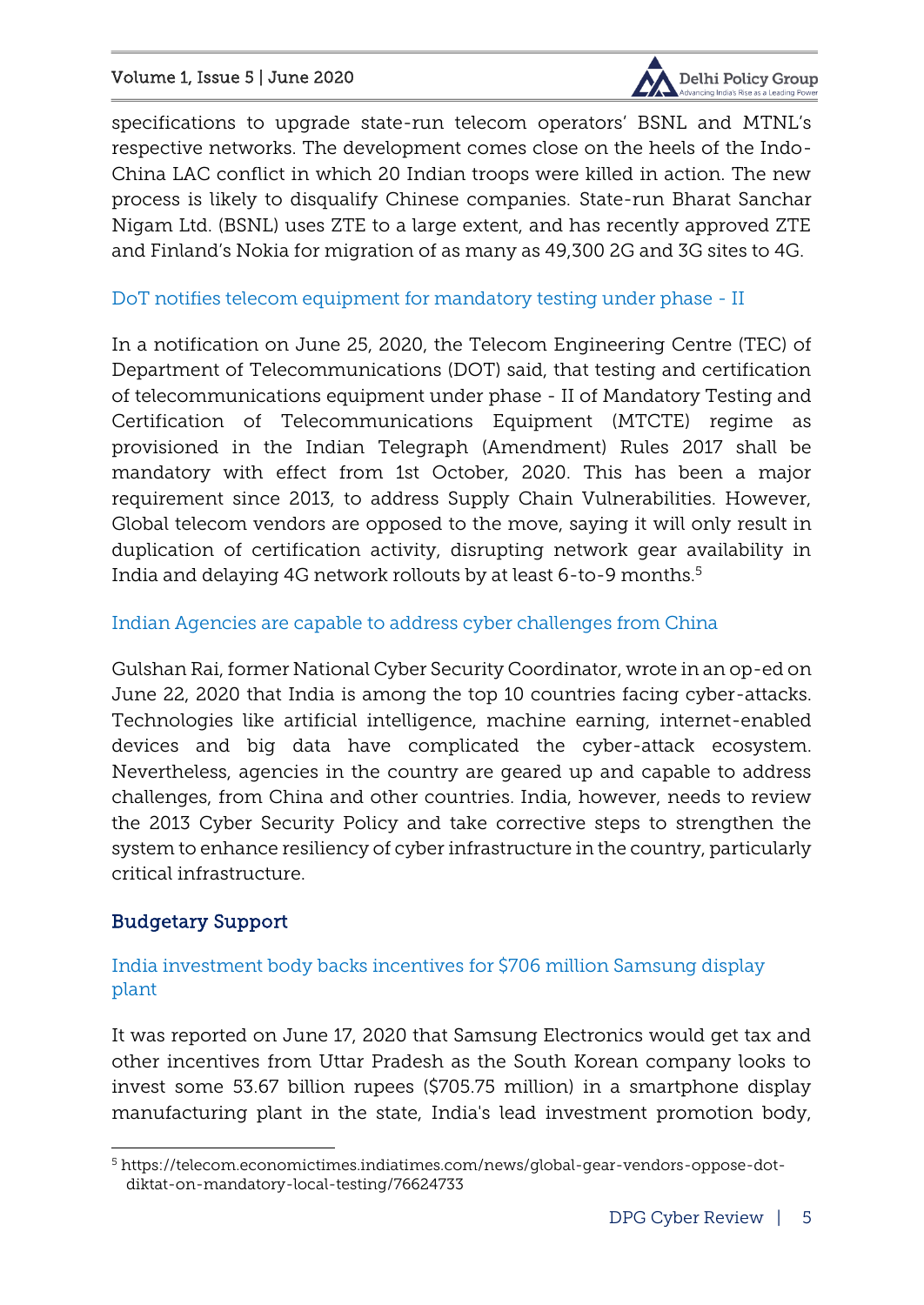

Invest India said in a letter. The recommendations are to incentivise setup of Hi-tech industries in Uttar Pradesh and facilitate a key investor - Samsung Display in relocating its operations from China to India.

# <span id="page-10-0"></span>Capability Building

#### <span id="page-10-1"></span>*[Goa Govt grants permission to set up cyber lab via PSU](https://ciso.economictimes.indiatimes.com/news/govt-grants-permission-to-set-up-cyber-lab-via-psu/76365652)*

On June 14, 2020 Goa government has granted permission for setting up a cyber forensic lab cum training center, through a public sector undertaking (PSU). The Centre had approved Rs 1.4 crore for Goa police to set up the lab meant for solving cybercrime cases. The lab to be set up under the Cybercrime Prevention Against Women and Children (CCPWC) scheme will help Goa police solve many pending cases by identifying or locating the accused.

# <span id="page-10-2"></span>*[ITI, Tech Mahindra partner to develop 4G, 5G solutions](https://telecom.economictimes.indiatimes.com/news/iti-tech-mahindra-partner-to-develop-next-generation-network-solutions/76645353)*

State-run Indian Telephone Industries (ITI) on June 26, 2020, said that it has partnered with IT services company Tech Mahindra to work together in the areas of 4G and 5G networks, smart cities and health care services, to supplement the country's call for self-reliance in telecoms. ITI said it will productionise 4G upgradable to 5G Radio Access Network (RAN) and related equipment in-line with the government's call for 'Aatmanirbhar Bharat' whereas Tech Mahindra will be responsible for providing the software IPs, implementation and integration of services, operations and maintenance.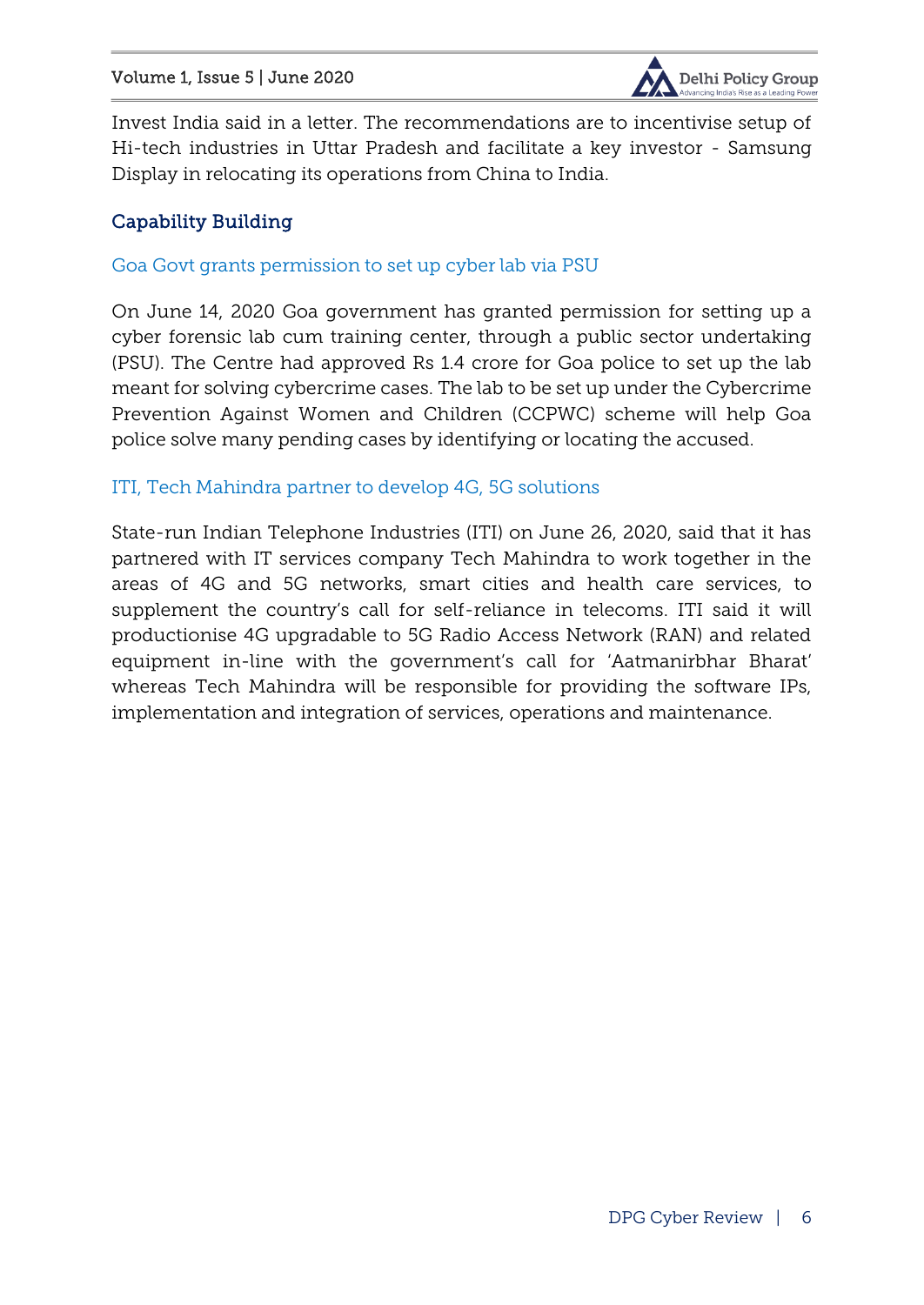

# International Developments

# <span id="page-11-1"></span><span id="page-11-0"></span>Cyber Threat scenario

# <span id="page-11-2"></span>*[Anonymous Claims Responsibility for Cyberattack](https://www.govtech.com/security/Anonymous-Claims-Responsibility-for-Minneapolis-PD-Cyberattack.html?utm_term=Minneapolis%2520earlier%2520this%2520month&utm_campaign=GovTech%2527s%2520Best%2520of%2520the%2520Week&utm_content=email&utm_source=Act-On+Software&utm_medium=email)*

On June 03, 2020, it was reported in the US that following the death of George Floyd at the hands of police in Minneapolis, the hacktivist group, known as 'Anonymous' threatened to hack and "expose" the Minneapolis Police Department. The hacktivist group also claimed responsibility on June 15, 2020, for the weekend outage of Atlanta city's police department website, saying that it was revenge for the recent killing of Rayshard Brooks.<sup>6</sup>

# <span id="page-11-3"></span>*[NATO condemns Cyber Attacks](https://www.nato.int/cps/en/natohq/official_texts_176136.htm)*

1

NATO has issued a statement on June 03, 2020 condemning cyber-attacks perpetrated in the midst of the ongoing global health pandemic. In it, NATO condemned destabilizing and malicious cyber activities directed against those whose work is critical to the response against the pandemic, including healthcare services, hospitals and research institutes. NATO described such digital onslaughts as life-threateningly dangerous and also injurious to global efforts to succeed against a virus, at a time when these critical sectors are needed most.<sup>7</sup>

# <span id="page-11-4"></span>*[EC accuses China of peddling disinformation](https://www.politico.com/news/2020/06/10/brussels-accuses-china-of-peddling-disinformation-311303)*

In new plans announced on June 10, 2020 aimed at tackling online falsehoods connected to the Covid-19 public health crisis, the European Commission mentions Beijing for the first time as a source of online disinformation linked to the coronavirus aimed at undermining Western democracies, sowing internal divisions and projecting a distorted view of China's response to the global pandemic.

# <span id="page-11-5"></span>*[Australia hit by massive cyber-attack, Chinese hackers suspected](https://www.expresscomputer.in/security/australia-hit-by-massive-cyber-attack-chinese-hackers-suspected/58573/)*

On June 19, 2020, the Australian government reported about a massive cyberattack on government and businesses, which is allegedly a handiwork of a nation-state backed hacking group and China is top on the suspect list. Australia's Prime Minister Scott Morrison said, "This activity is targeting Australian organisations across a range of sectors, including all levels of

<sup>6</sup> [https://www.govtech.com/security/Anonymous-Claims-Responsibility-for-Atlanta-PD-](https://www.govtech.com/security/Anonymous-Claims-Responsibility-for-Atlanta-PD-Website-Outage.html)[Website-Outage.html](https://www.govtech.com/security/Anonymous-Claims-Responsibility-for-Atlanta-PD-Website-Outage.html)

<sup>7</sup> <https://www.infosecurity-magazine.com/news/nato-condemns-cyberattacks>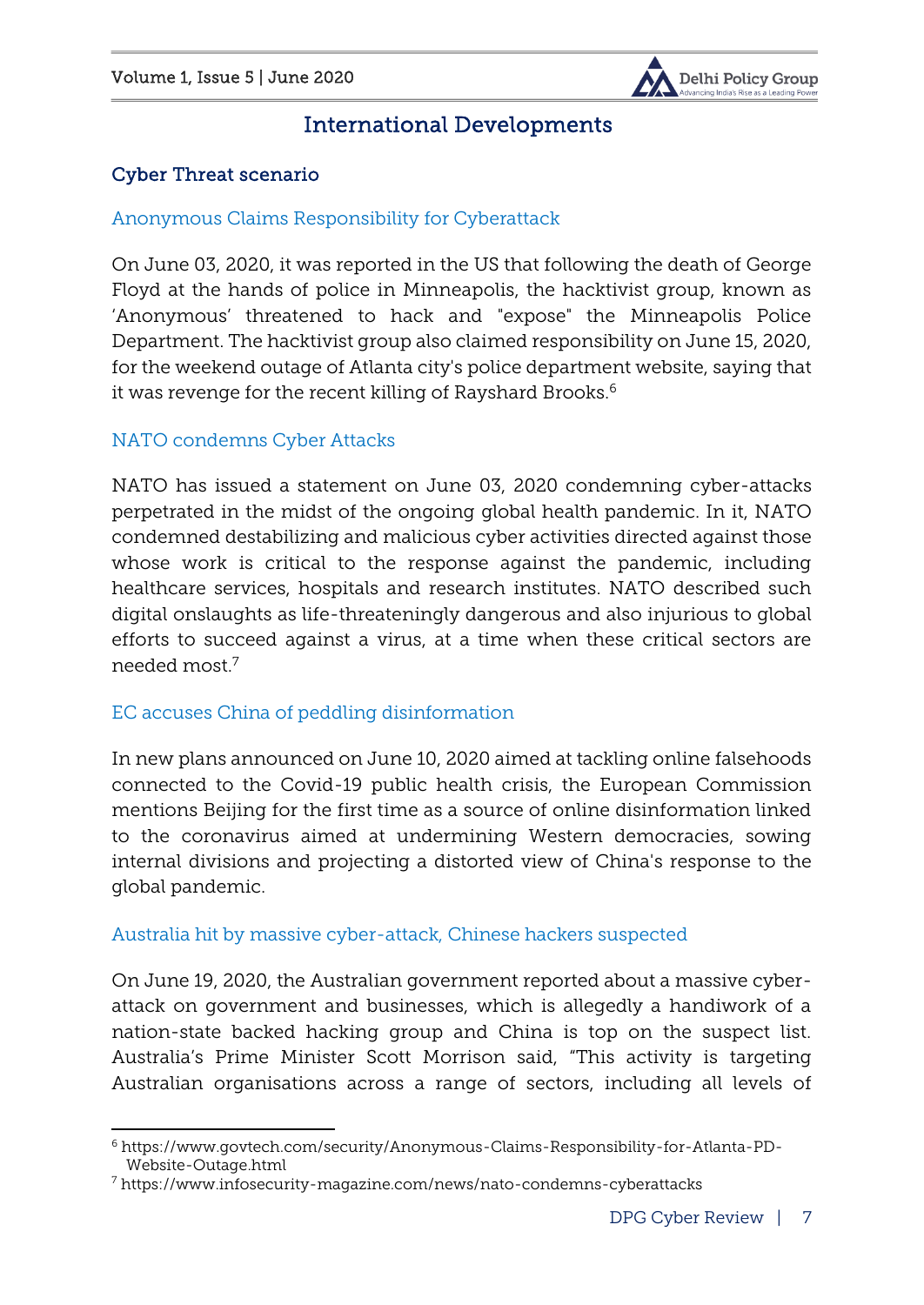

government, industry, political organisations, education, health, essential service providers and operators of other critical infrastructure. Australia will spend A\$1.35 billion (\$926.1 million) over the next 10 years to boost its cyber security defences, he added, on June 30, 2020.The package will include A\$470 million to hire an extra 500 security experts in the Australian Signals Directorate, the country's cyber intelligence agency.<sup>8</sup>

#### <span id="page-12-0"></span>*[EU to probe TikTok's data processing and privacy practices](https://prime.economictimes.indiatimes.com/news/76393677/technology-and-startups/eu-to-probe-tiktoks-data-processing-and-privacy-practices)*

Chinese-owned short video app TikTok faces new regulatory scrutiny in Europe after it raised national security concerns in the U.S. The European Data Protection Board (EDPB) set up a task force to investigate the ByteDanceowned app's data processing activities and privacy practices across the European Union. Several U.S. government agencies that deal with national security and intelligence issues have also banned employees from using the app.

# <span id="page-12-1"></span>*[Twitter removes accounts from China, Russia, Turkey promoting pro-govt](https://www.abc.net.au/news/2020-06-12/twitter-removes-30000-accounts-spreading-propaganda/12346330)  [content](https://www.abc.net.au/news/2020-06-12/twitter-removes-30000-accounts-spreading-propaganda/12346330)*

On June 12, 2020 Twitter has permanently removed over 32,000 state-linked accounts which were part of three distinct operations from China, Russia, and Turkey spreading political propaganda favourable to the ruling government of these countries, and critical of dissidents and protesters. The accounts were suspended for various violations of Twitter's platform manipulation policies. While Twitter is blocked in China, researchers at the Australian Strategic Policy Institute found that the campaign was targeted at Chinese-speaking people outside the country.

# <span id="page-12-2"></span>Digital Technologies

 $\overline{a}$ 

# <span id="page-12-3"></span>*[China launches final satellite of BeiDou-3 navigation system](https://www.bbc.com/news/business-53132957)*

On June 23, 2020, China has successfully put into orbit the final satellite in its BeiDou-3 navigation system, further advancing the country as a major power in space. The \$10bn network is made up of 35 satellites and provides global navigation coverage. The third version of the BeiDou Navigation Satellite System (BDS) offers an alternative to Russia's GLONASS and the European Galileo systems, as well as America's GPS.

<sup>8</sup> [https://ciso.economictimes.indiatimes.com/news/australia-to-spend-nearly-1-billion-to](https://ciso.economictimes.indiatimes.com/news/australia-to-spend-nearly-1-billion-to-boost-cyber-security/76705276)[boost-cyber-security/76705276](https://ciso.economictimes.indiatimes.com/news/australia-to-spend-nearly-1-billion-to-boost-cyber-security/76705276)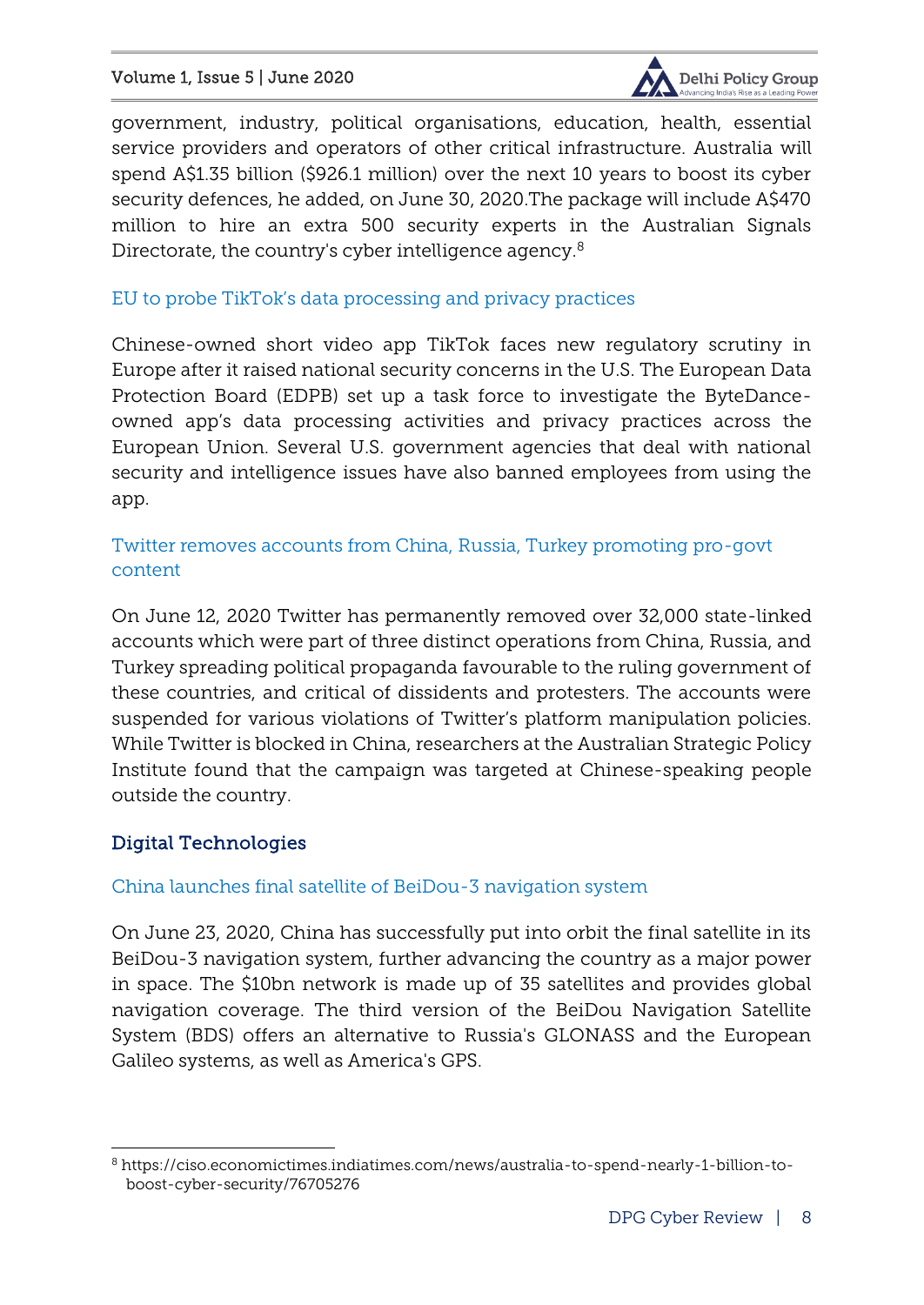

<span id="page-13-0"></span>*[Japanese supercomputer, crowned world's fastest, is fighting coronavirus](https://www.bbc.co.uk/news/world-asia-53147684)*

Japan's FUGAKU supercomputer claimed the top spot on June 22, 2020 breaking a long run of US-China dominance, returning Japan to the top for the first time in 11 years. Its performance was measured at 415.53 petaflops, 2.8 times faster than second-place IBM SUMMIT's 148.6 petaflops. Third place in the list went to another IBM system, while the fourth and fifth places were taken by computers in China. A supercomputer is classified by being more than 1,000 times faster than a regular computer. The machine located in the city of Kobe was developed over six years by Japanese technology firm Fujitsu and the government-backed Riken Institute. FUGAKU has already been put to work on fighting the coronavirus.

# <span id="page-13-1"></span>Communication Technologies

#### <span id="page-13-2"></span>*[Google sets limit on how long it will store data](https://ciso.economictimes.indiatimes.com/news/google-sets-limit-on-how-long-it-will-store-data/76641220)*

Google said on June 24, 2020 that it will automatically delete some location history after 18 months for new users and make it easier for everyone to access its search, Maps and You-Tube apps without being tracked. The updates to Google's privacy controls arrive as the world's largest search engine faces heightened scrutiny on its data collection and privacy practices.

# <span id="page-13-3"></span>5G Technologies

#### <span id="page-13-4"></span>*U.S. companies can work with Huawei on 5G, other standards*

U.S. Commerce Secretary Wilbur Ross confirmed in a statement on June 15, 2020 that the Department will amend its prohibitions on U.S. companies doing business with China's Huawei to allow them to work together on setting standards for next-generation 5G networks. "The United States will not cede leadership in global innovation," Ross said. "The department is committed to protecting U.S. national security and foreign policy interests by encouraging U.S. industry to fully engage and advocate for U.S. technologies to become international standards."

#### <span id="page-13-5"></span>*[Huawei controversy opens field for 5G challengers](https://telecom.economictimes.indiatimes.com/news/huawei-controversy-opens-field-for-5g-challengers/76669809)*

With growing pressure to keep China's Huawei out of 5G network development, firms like Japan's NEC and South Korea's Samsung see opportunities. Samsung and NEC joined forces two years ago and have launched a joint marketing team to offer 5G products to European and Asian markets. NEC has a partnership in Japan with mobile operator Rakuten and is also a leader on undersea cables, fibre optic networks and logistics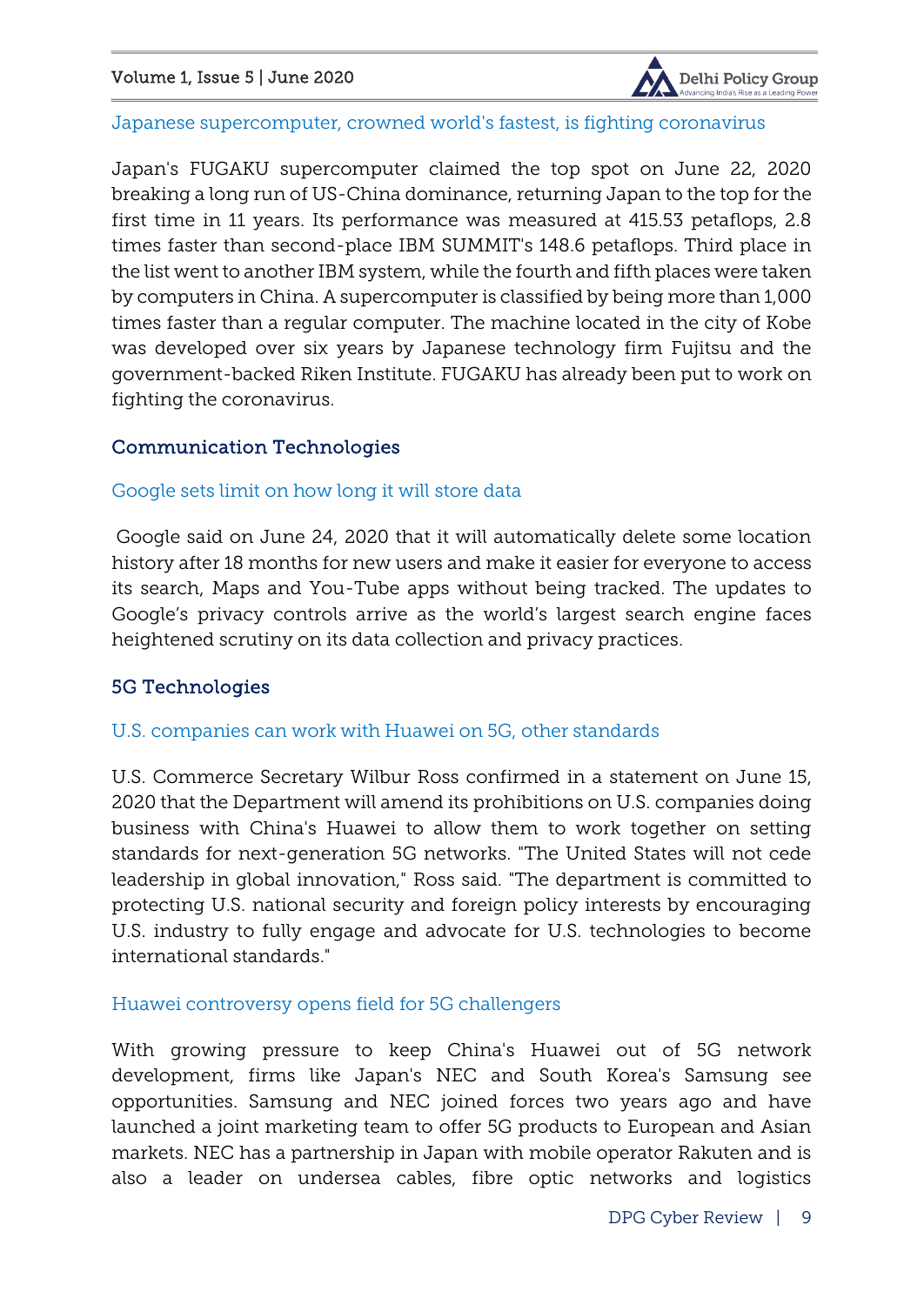

management software. In building its 5G network, Samsung has so far focused on North America and parts of the Asia-Pacific region.

# <span id="page-14-0"></span>*[Nokia launches next-generation 5G cloud RAN](https://telecom.economictimes.indiatimes.com/news/nokia-launches-next-generation-5g-cloud-ran/76530943)*

Finnish telecom gear Nokia Tuesday said on June 23, 2020 that its nextgeneration 5G AirScale Cloud RAN solution based on virtual Radio Access Network (vRAN) 2.0 will be commercially available this year with general availability expected in 2021, following successful trials. The 5G AirScale Cloud RAN will enable operators to fully utilize the low-latency capabilities of 5G. This will provide scalability, low-latency, high-performance and capacity.

# <span id="page-14-1"></span>*[Rakuten's 5G roll-out on track](https://telecom.economictimes.indiatimes.com/news/rakutens-5g-roll-out-on-track-eyes-taking-tech-abroad-this-year/76643961)*

Rakuten Inc said on June 26, 2020 that its Japanese wireless network was on track to begin 5G services in September, after being forced to delay the introduction by three months due to disruption from the coronavirus outbreak. Rakuten has gained prominence because it uses cloud-based software and commoditised hardware instead of proprietary equipment.

# <span id="page-14-2"></span>Blockchain Technology

# <span id="page-14-3"></span>*[N.Zealand Freezes Assets of Alleged Russian Cyber Criminal](https://www.securityweek.com/nzealand-freezes-assets-alleged-russian-cyber-criminal)*

New Zealand police revealed on June 22, 2020 that they had frozen NZ\$140 million (US\$90 million) in assets linked to a Russian man accused of laundering money for organised crime using cyber currency. Police said they acted after discovering funds belonging to Alexander Vinnik, who is in custody in France facing fraud charges, were being held in a New Zealand company. Vinnik operated digital currency exchange BTC-e until his arrest in 2017, prompting a three-way extradition tussle between the United States, France and Russia.

# <span id="page-14-4"></span>Quantum Technologies

#### <span id="page-14-5"></span>*[Honeywell claims creating the world's most powerful quantum computer](https://fortune.com/2020/06/18/honeywell-most-powerful-quantum-computer/)*

Honeywell unveiled on June 18, 2020 the "world's highest performing quantum computer," a type of experimental computer that could be a successor to today's supercomputers. Honeywell's machine, dubbed "H0", has achieved a Quantum Volume of 64, a metric devised by IBM that measures the performance of the machine and error rates. In January, IBM announced that it had achieved a Quantum Volume of 32 with its latest machine, Raleigh.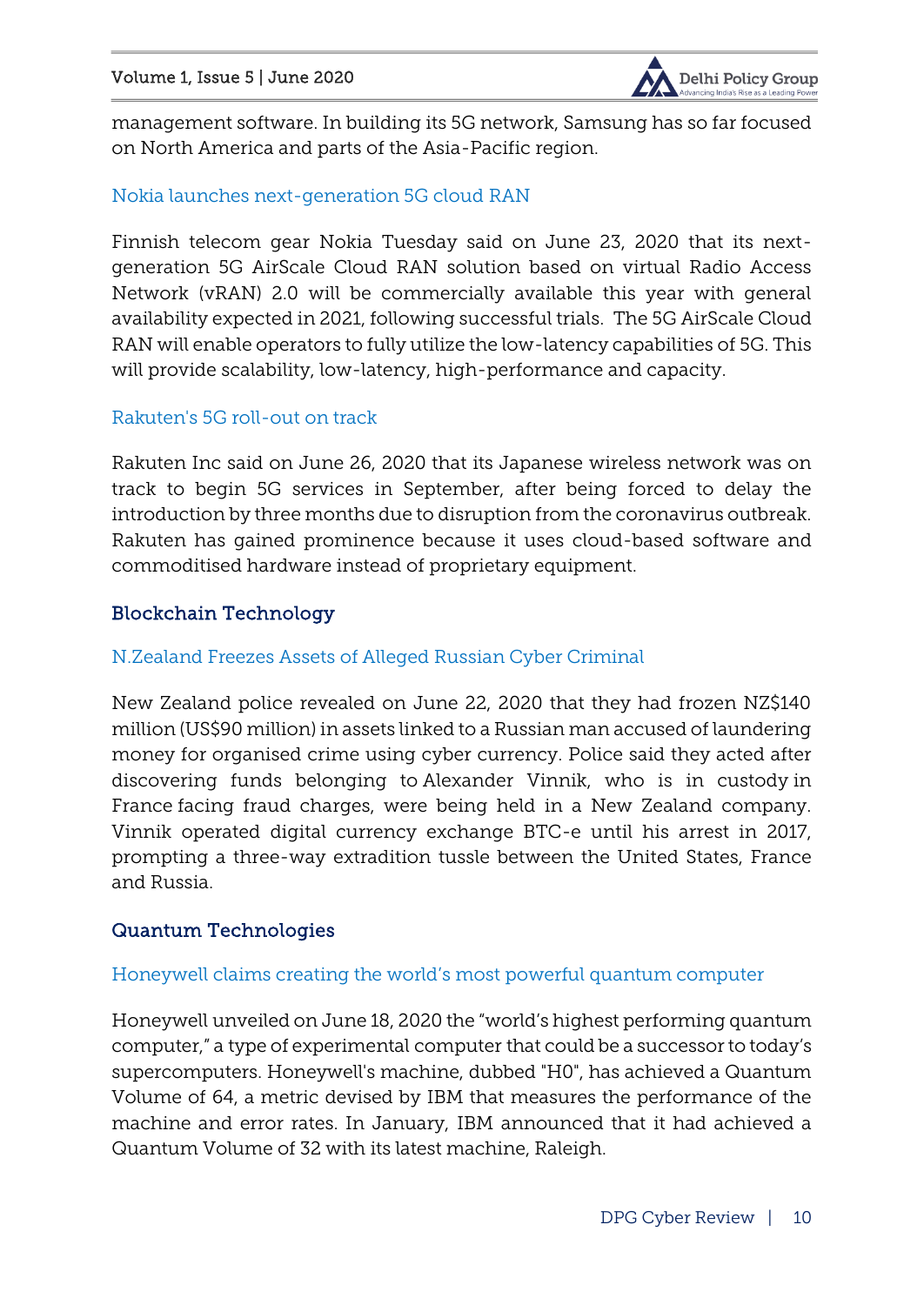

# <span id="page-15-0"></span>Bilateral Cooperation

<span id="page-15-1"></span>*[India and Australia signs Framework Arrangement on Cyber and Cyber-](https://mea.gov.in/bilateral-documents.htm?dtl/32728/List+of+the+documents+announcedsigned+during+India++Australia+Virtual+Summit)[Enabled Critical Technology Cooperation.](https://mea.gov.in/bilateral-documents.htm?dtl/32728/List+of+the+documents+announcedsigned+during+India++Australia+Virtual+Summit)*

Prime Ministers Narendra Modi and Scott Morrison participated in an India-Australia Leaders' Virtual Summit on 04 June 2020. As part of the Australia-India Leaders' Virtual Summit, both countries signed the Australia-India Framework Arrangement on Cyber and Cyber Enabled Critical Technologies Cooperation, wherein both countries jointly decided to work together in the areas of digital economy, cyber security and critical and emerging technologies as identified by the Framework. Under the Arrangement, Australia and India will work together to promote and preserve an open, free, safe and secure Internet, enhance digital trade, harness critical technology opportunities in artificial intelligence, quantum computing and robotics, guided by international standards and address cyber security challenges. The Arrangement will be complemented by a new, four-year \$12.7 million Australia-India Cyber and Critical Technology Partnership, which will create a research and development fund for Indian and Australian businesses and researchers, and support other countries to improve their cyber resilience. Together, these measures will help shape a global technology environment that meets shared vision of an open, free, rules-based Indo-Pacific region.

#### <span id="page-15-2"></span>International Cooperation

#### <span id="page-15-3"></span>*[WTO: US, China, Japan ask India to roll back telecom tariffs](https://www.thehindubusinessline.com/info-tech/wto-us-china-ask-india-to-roll-back-telecom-tariffs/article31788234.ece)*

At the meeting of the Council for Trade in Goods at the WTO on June 08, 2020 the US, China, Japan and four others at the World Trade Organization have asked India to roll back its Customs tariffs on telecom and other products such as mobile phones and cameras, which they allege are inconsistent with its multilateral commitments. New Delhi defended its duties and reiterated that the items were not covered under the IT Agreement and hence no rules were flouted.

#### <span id="page-15-4"></span>*[World Summit on Information Society Forum 2020](https://www.itu.int/en/Pages/default.aspx)*

World Summit on the Information Society (WSIS) virtual Forum 2020 is being held from June 22 onwards. The final week of the Virtual WSIS Forum 2020 will take place on 7-10 September 2020. The 2020 WSIS Forum (WSIS+15) will provide an opportunity to serve as a platform to track and analyse the achievements of WSIS Action Lines in collaboration with the UN Agencies involved and provide information of its implementation since 2005.